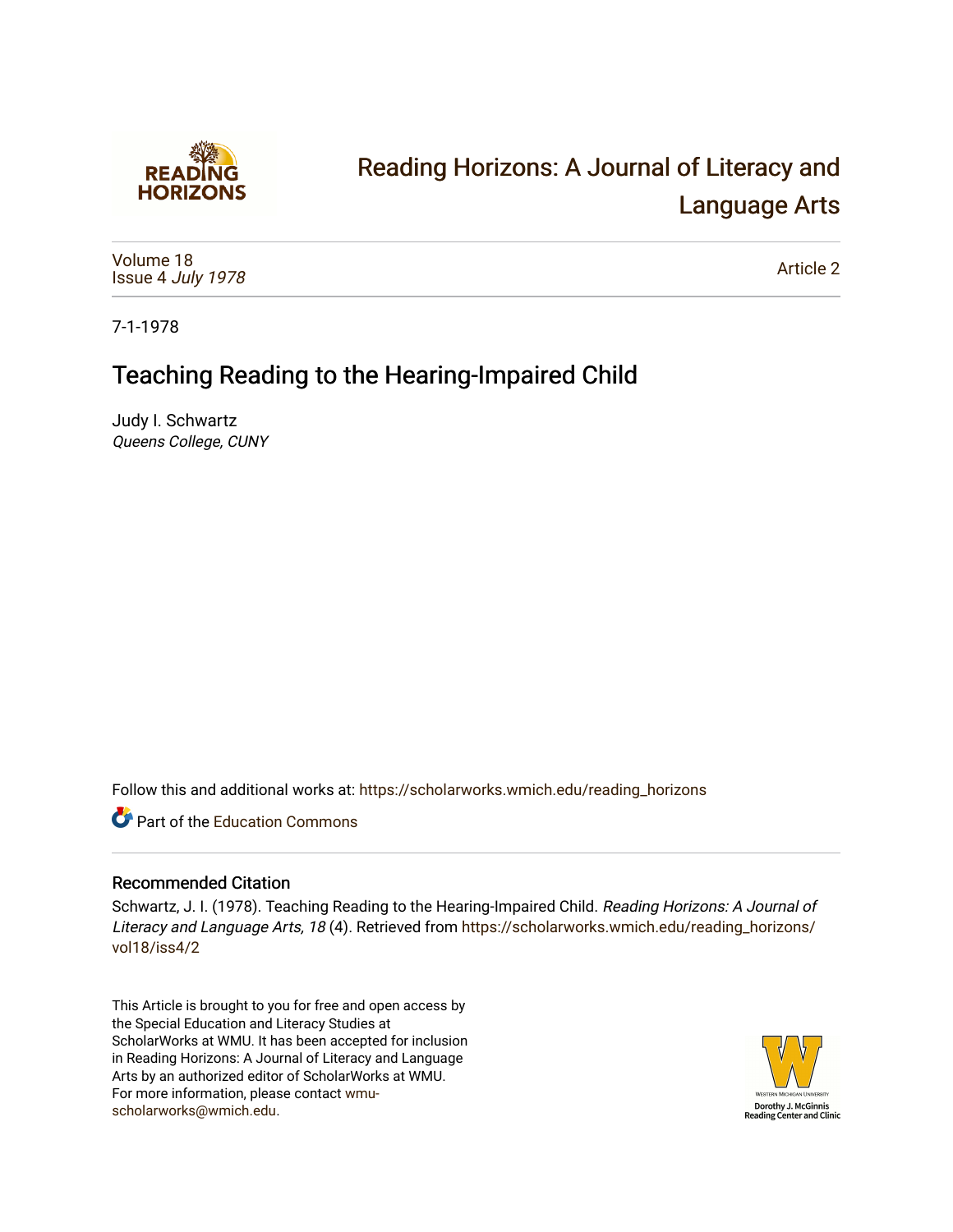### *TEACHING READING TO THE* **TEACHING READING TO THE**  *HEARING-IMPAIRED CHILD* **HEARING-IMPAIRED CHILD**

### *Judy I. Schwartz* **Judy I. Schwartz**  *QUEENS COLLEGE, CUNY* QUEENS COLLEGE, CUNY

His name was Jimmy \_\_\_\_\_\_. I remember my sense of apprehension when I saw that name included in my first-grade roster. It was not because when I saw that name included in my first-grade roster. It was not because he was older than the others, having spent two years in kindergarten, or he was older than the others, having spent two years in kindergarten, or that he was noticeably bigger. Jimmy was deaf. How, I wondered, could I help this child? How, indeed, could I cope with his handicap? help this child? How, indeed, could I cope with his handicap?

Because of recently enacted federal legislation which requires that Because of recently enacted federal legislation which requires that children with handicapping conditions receive their education in the "least children with handicapping conditions receive their education in the "least restrictive environment" more children like Jimmy will be found in regular restrictive environment" more children like Jimmy will be found in regular classrooms. More teachers will be faced with the responsibility of teaching classrooms. More teachers will be faced with the responsibility of teaching them. This does not mean wholesale abandonment of hearing-impaired them. This does not mean wholesale abandonment of hearing-impaired and other handicapped children from the special resources available to and other handicapped children from the special resources available to them in the past. It does mean that such children will be spending more of them the past. It does mean that such children will be spending more of their school time in regular classes. Here they will continue, in most cases, their school time in regular classes. Here they will continue, in most cases, to receive direct assistance from specially trained persons on a part-time to receive direct assistance from specially trained persons on a part-time basis, or indirect assistance via the classroom teacher who, in turn, will basis, or indirect assistance via the classroom teacher who, in tum, will receive instruction and help from the special teacher serving as a resource receive instruction and help from the special teacher serving as a resource person. In any event, the regular classroom teacher will have an increased person. In any event, the regular classroom teacher will have an increased responsibility in the education of the hearing-impaired child. responsibility in the education of the hearing-impaired child.

Hearing-impaired is a generic designation indicating a continuum of Hearing-impaired is a generic designation indicating a continuum of hearing loss from mild to profound. The hearing loss is measured in hearing loss from mild to profound. The hearing loss is measured in decibles (dB) which is the unit used to measure the relative intensity of decibles (dB) which is the unit used to measure the relative intensity of sound. Following are the categories of hearing-impairment: *mild* -loss of 27-40 dB; **mo derate** -loss of 56-70 dB; **severe** -loss of 71-90 dB; and 27-40 dB; *moderate* -loss of 56-70 dB; *severe* -loss of 71-90 dB; and **profound loss** of more than 90 dB. Possibly because of better nutrition *profound* -loss more than 90 dB. Possibly because of better nutrition and more effective treatment of infectious diseases, there are fewer deaf and more effective treatment of infectious diseases, there are fewer deaf children today than in the past. There are also fewer so-called "normal children today than in the past. There are also fewer so-called "normal deaf," those without additional handicapping conditions. The **rubella** deaf," those without additional handicapping conditions. The *rubella*  epidemic of several years ago produced children with various combinations epidemic of several years ago produced children with various combinations of orthopedic, visual, auditory, and other categories of handicapping of orthopedic, visual, auditory, and other categories of handicapping conditions. However, the single most serious impediment to successful conditions. However, the single most serious impediment to successful school achievement in general and to learning to read in particular is the school achievement in general and to learning to read in particular is the deaf child's impaired language function. deaf child's impaired language function.

#### **THE PROBLEM** *THE PROBLEM*

Studies of the academic achievement of the deaf invariably find a Studies of the academic achievement of the deaf invariably find a serious educational lag when compared to the hearing population. Dale serious educational lag when compared to the hearing population. Dale (1974) estimates that normally hearing children may have a speaking (1974) estimates that normally hearing children may have a speaking vocabulary of some 2000 words by the time they enter kindergarten. The vocabulary of some 2000 words by the time they enter kindergarten. The deaf may use only 250 words by the same age. The problem appears to deaf may use only 250 words by the same age. The problem appears to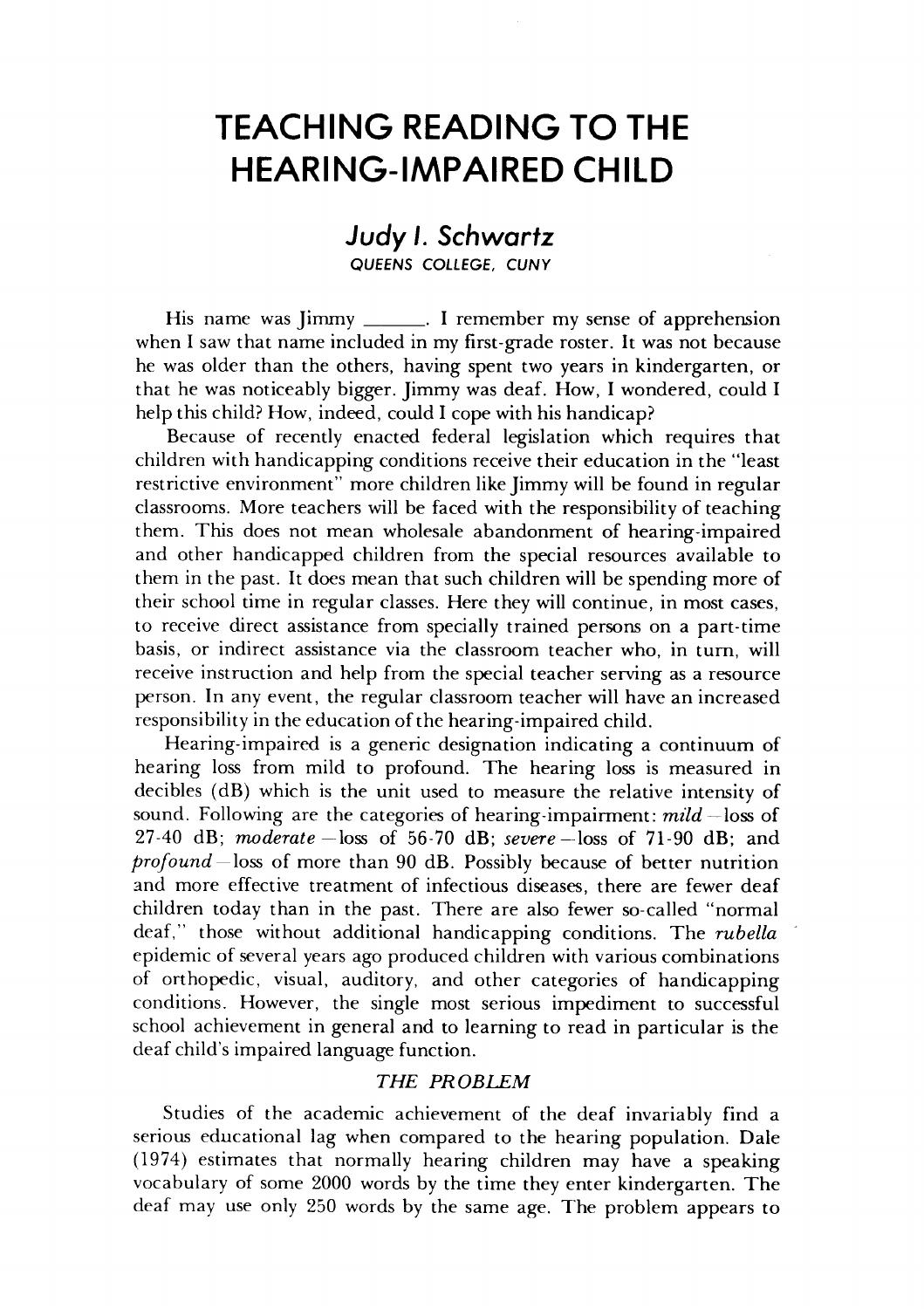## <sup>250</sup>**-rh** *250-rh*

become accelerated with increasing age. Rosenstein and MacGinitie (1965) become accelerated with increasing age. Rosenstein MacGinitie (1965) note that younger deaf children outperform older deaf children propor note that younger deaf children outperform older deaf children proportionately. Hargis (1970) reports a discrepancy of approximately eight years tionately. Hargis (1970) reports a discrepancy of approximately eight years between the mean reading achievement of hearing and deaf children when between the mean reading achievement of hearing and deaf children when the comparison is made after the completion of their regular educational programs. Wrightstone, Aranow, and Muskovitz (1962, 1963) used the programs. Wrightstone, Aranow, and Muskovitz (1962, 1963) used the Metropolitan Achievement Tests to study the performance of over 5,000 Metropolitan Achievement Tests to study the of over 5,000 deaf children in 73 school programs of various kinds in Canada and the deaf children in 73 school programs of various kinds in Canada and the United States. They found that the children's average gain in reading United States. They found that the children's average gain in reading achievement in the age span of 10 to 16 years was lessthan one year. The achievement in the age span of 10 to 16 years was less than one year. The sixteen-year-olds were found to have an average reading achievement grade of 3.5. Hammermeister (1971) used the Stanford Reading Achievement Test to measure the performance of deaf adults who had completed their Test to measure the performance of deaf adults who had completed their education at a residential school 7 to 13 years earlier. Significant gains were education at a residential school 7 to 13 years earlier. Significant gains were made on word meaning but not on the test of paragraph meaning. made on word meaning but not on the test of paragraph meaning.

That there was no improvement with age in the comprehension of That there was no improvement with age in the comprehension of meaning expressed in paragraphs issignificant and central to the problem meaning expressed in paragraphs is significant and central to the problem of language mastery by the deaf. As Goodman (1970) indicates, reading is a complex process which involves the reconstruction of meaning encoded in complex process which involves the reconstruction of meaning encoded in written language. Its purpose is the comprehension of meaning intended by written language. Its purpose is the comprehension of meaning intended by the writer. Comprehension results from the reader's active sampling from the writer. Comprehension results from the reader's active sampling from and hypothesis-testing on the three categories of cue-systems which reside in English: grapho-phonic cues arising from the relationship of sounds English: grapho-phonic cues arising from the relationship of sounds (phonemes) and their written symbols (graphemes); syntactic cues arising (phonemes) and their written symbols (graphemes); syntactic cues arising out of the arrangement or order of words; and semantic cues which reside in the meanings of the words in a passage. More proficient readers rely lesson the meanings of the words in a passage. More proficient readers rely less on grapho-phonic cues and more on syntactic and semantic cues than less grapho-phonic cues and more on syntactic and semantic cues than less proficient readers in extracting the meaning from written material. It is proficient readers in extracting the meaning from written material. It is precisely in the areas of word meaning, particularly idiomatic, figurative precisely in the areas of word meaning, particularly idiomatic, figurative and abstract meanings, and syntax that the deaf have been found to be and abstract meanings, and syntax that the deaf have been found to be deficient. For example, Quigley, **et al.** (1976) found that the syntactic rules deficient. For example, Quigley, *et al.* (1976) found that syntactic rules of standard English were not well established even in eighteen-year-old of standard English were not well established even in eighteen-year-old subjects. Only simple transformations such as negation, question for subjects. Only simple transformations such as negation, question formation, and conjunction were mastered and then not completely so. mation, and conjunction were mastered and then not completely so. Quigley, *et al.* speculate that the deaf may perceive English as a linear rather than as a hierarchial structure. For example, they may impose a rather than as a hierarchial structure. For example, they may impose a subject-verb-object pattern on sentences in which this order does not apply, subject-verb-object pattern on sentences in which this order does not apply, or they may connect the nearest noun and verb phrases. In any case, the or they may connect the nearest noun and verb phrases. In any case, the deaf do not have access to syntactic and semantic cues to the degree that the deaf do not have access to syntactic and semantic cues to the degree that the hearing do. The deaf child, like the lessproficient reader, has to rely on the hearing do. The deaf child, like less proficient reader, has to rely on the less efficient grapho-phonic cues. Hartung (1970) found no difference less efficient grapho-phonic cues. Hartung (1970) found no difference between deaf and hearing  $7\frac{1}{2}$ -9 year olds in the kind of visual perception skill which is necessary for use of grapho-phonic cues. More than fifty years skill which is necessary for use of grapho-phonic cues. More than fifty years ago, Gates and Chase (1926) found deaf children to be superior to hearing ago, Gates and Chase (1926) found deaf children to be superior to hearing children in the word perception skills used in spelling. Yet, their relative children in the word perception skills used in spelling. Yet, their relative inability to utilize semantic and syntactic cues may contribute to the low inability to utilize semantic and syntactic cues may contribute to the low ceiling of about fourth-grade level obtained by so many deaf persons in ceiling of about fourth-grade level obtained by so many deaf persons in reading achievement. reading achievement.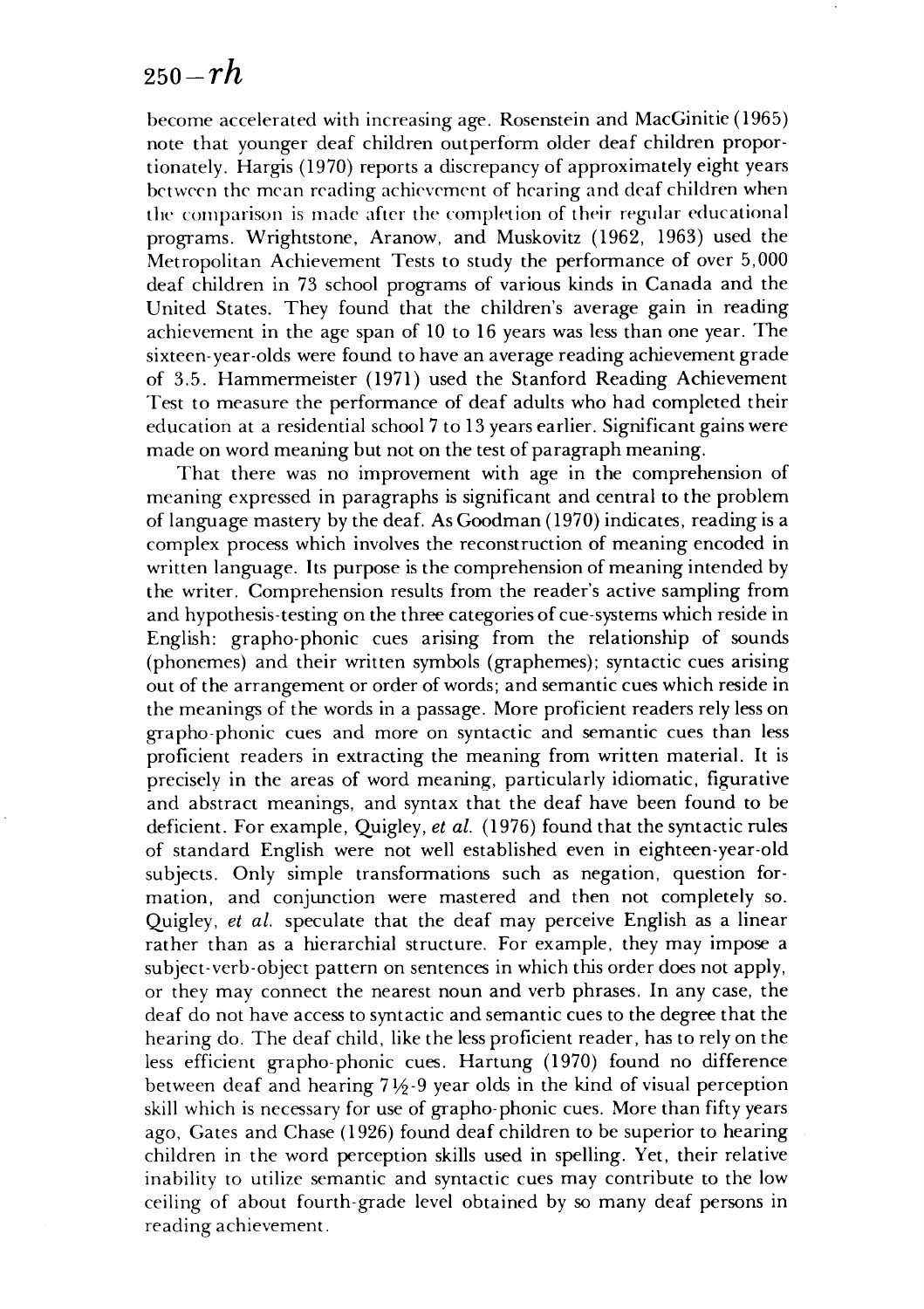There are probably other contributing and confounding factors as well. There are probably other contributing and confounding factors as well. For one thing, the impact of a deaf child in a hearing family (90% of deaf For one thing, the impact of a deaf child in a hearing family (90% of deaf children are born with hearing parents) is great. The natural, spontaneous children are born with hearing parents) is great. The natural, spontaneous verbal interplay between mother or other caregiver and the infant and verbal interplay between mother or other caregiver and the infant and toddler is often sharply curtailed or absent altogether. Gross (1970) found toddler is often sharply curtailed or absent altogether. Gross (1970) found that mothers of deaf children used less praise and more verbal antagonism that mothers of deaf children used less praise and more verbal antagonism than mothers of hearing children. Under such conditions the child is not than mothers of hearing children. Under such conditions the child is not stimulated to continue exploration with its vocal mechanism. Continued stimulated to continue exploration with its vocal mechanism. Continued linguistic development may be impeded in a linguistically neutral or linguistic development may be impeded in a linguistically neutral or negative environment. negative environment.

Traditional deaf education practices have been cited by Furth (1966) Traditional deaf education practices have been cited by Furth (1966) and Kohl (n.d.) as contributing to the retarded language development of and Kohl (n.d.) as contributing to the retarded language development of deaf children. The oral method of teaching the deaf to speak emphasizes deaf children. The oral method of teaching the deaf to speak emphasizes lipreading, learning sound elements and combinations, phonetic spelling, lipreading, learning sound elements and combinations, phonetic spelling, and reading of orthographic forms of English. This has been the and reading of orthographic forms of English. This has been the predominant mode of teaching language to the deaf in the United States. It predominant mode of teaching language to the deaf the United States. It is hypothesized that its major appeal lies in the assumption that it can teach the deaf to speak. What has always stigmatized the deaf is not their inability to hear, but their inability to speak. To speak, to communicate in oral to hear, but their inability to speak. To speak, to communicate in oral language is taken as a sign of human intelligence. Not to be able to speak is to be cast in with the lot of those who are less than human. Animals are to be cast in with the lot of those who are less than human. Animals are called dumb because they cannot speak, so are the deaf who have not called dumb because they cannot speak, so are the deaf who have not mastered oral communication. It is no coincidence that the deaf for many mastered oral communication. It is no coincidence that the for many centuries were classed with the insane and retarded. centuries were classed with the insane and retarded.

Despite many years of instruction in the oral method or some variation Despite many years of instruction in the oral method or some variation of it, however, a natural sign language persists as the most popular means of communication among the deaf themselves. Even in schools or programs communication among the deaf themselves. Even in schools or programs where signing is expressly prohibited, one can observe children using this where signing is expressly prohibited, one can observe children using this technique to communicate among themselves. Interestingly, an ad technique to communicate among themselves. Interestingly, an administrator in a special school for the deaf remarked that it was the most ministrator in a special school for the deaf remarked that it was the most highly verbal children who were most resentful of being prevented from highly verbal children who were most resentful being prevented from using sign language. Obviously, the deaf themselves find this their most using sign language. Obviously, the deaf themselves find this their most effective means of communication. Furth (1966) recommends that parents effective means of communication. Furth (1966) recommends that parents use a discriminable sign language with their deaf children for the first three use a discriminable sign language with their deaf children for the first three years. If parents made a discriminable sign for each word as they spoke it, years. If parents made a discriminable sign for each word as they spoke it, Furth contends, the child would learn the natural language. The child Furth contends, the child would learn the natural language. The child would sign according to English syntax. The signs could be transliterated would sign according to English syntax. The signs could be transliterated later to written form for the child to read. later to written form for the child to read.

The natural sign language used by the deaf does have some structure The natural sign language used by the deaf does have some structure and consistency. Yet, it is so context-bound, dependent on paralinguistic and consistency. Yet, it is so context-bound, dependent on paralinguistic cues, concrete, and subjective (Trevoort, 1961) that it can neither be as cues, concrete, and subjective (Trevoort, 1961) that it can neither be as efficient nor sophisticated a mechanism for communication as a true efficient nor sophisticated a mechanism for communication as a true linguistic system. However, the predominance of the oral method is linguistic system. However, the predominance of the oral method is diminishing with the concept that the deaf themselves or their guardians diminishing with the concept that the deaf themselves or their guardians ought to be able to decide which system is used. A recent New York State ought to be able to decide which system is used. A recent New York State law, for example, mandates that a school for the deaf offer more than one law, for example, mandates that a school for the deaf offer more than one teaching methodology so that parents have the option of choice. Today, teaching methodology so that parents have the option of choice. Today,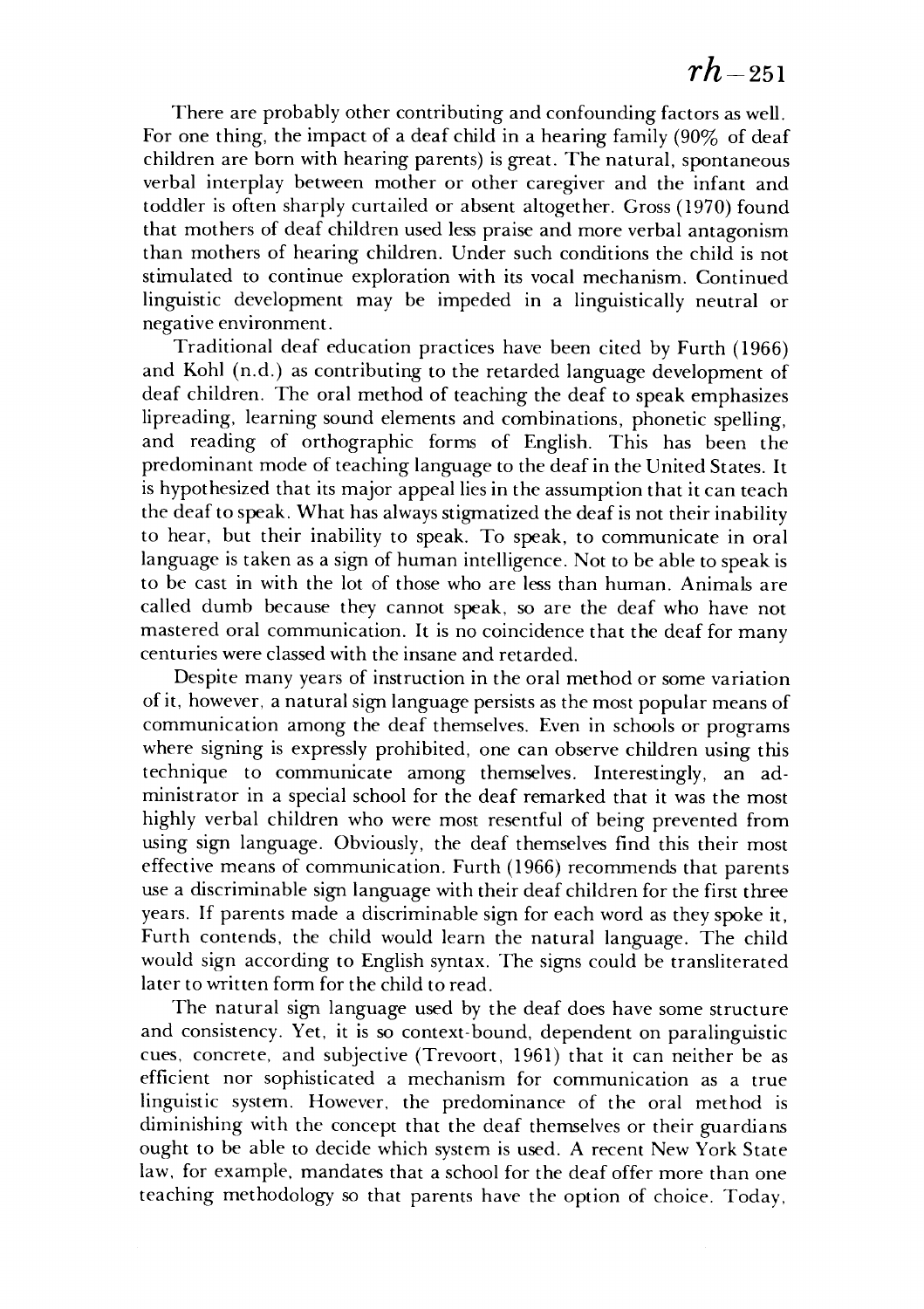## <sup>252</sup>**-rh** *252-rh*

most schools offer, in addition to the oral method, one called total com most schools offer, in addition to the oral method, one called total communication which is a combination of the oral and manual (sign) language munication which is a combination of the oral and manual (sign) language methods. methods.

#### **LEARNING TO RE.1D** *LEARNING TO RL·1D*

#### **Basic Conditions** *BaslC CondltlOns*

There are certain basic conditions which must be met in order to There are certain basic conditions which must be met in order to establish the most favorable environment for teaching the deaf child to establish the most favorable environment for teaching the deaf child to read. First, the teacher must acknowledge honestly his or her own feelings about hearing-impairment in general, and about having a hearing-about hearing-impairment in general, and about having a hearingimpaired child in class. It is better to acknowledge feelings even if they are impaired child in class. It is better to acknowledge feelings even if they are negative, than to attempt to ignore or cover them up. Most teachers will negative, than to attempt to ignore or cover them up. Most teachers will respond to the idea of a deaf child in class with a good bit of anxiety $-$  'Oh  $\,$ no, why me?" may be the response. The teacher, who is usually already no, why me?" may be the response. The teacher, who is usually already burdened with many responsibilities, may find this just one too many, burdened with many responsibilities, may find this just one too many, particularly if the teacher feels lacking in the necessary skills to work particularly if the teacher feels lacking in the necessary skills to work successfully with the hearing-impaired child. Knowledge is often the best successfully with the hearing-impaired child. Knowledge is often the best antidote for fear. The teacher should seek out good references on teaching antidote for fear. The teacher should seek out good references on teaching the hearing-impaired, visit a local school for the deaf, enroll in a college the hearing-impaired, visit a local school for the deaf, enroll in a college course that deals with educating the handicapped, and consult with course that deals with educating the handicapped, and consult with specially trained personnel, if they are available. specially trained personnel, if they are available.

Understanding his or her own feelings, the teacher will be in a better Understanding his or her own feelings, the teacher will be in a better position to help the rest of the children in the classrelate positively to their position to help the rest of the children in the class relate positively to their hearing-impaired classmate. The child's hearing impairment should be acknowledged openly. It should be understood as simply one additional acknowledged openly. It should be understood as simply one additional physical feature of the child. Children will be verycurious about the child's physical feature of the child. Children will be very curious about the child's hearing aid. Its function should be explained simply. The teacher's goal is hearing aid. Its function should be explained simply. The teacher's goal is to establish good peer relationships by removing any mystery which to establish good peer relationships by removing any mystery which surrounds the hearing-impairment, and by dealing with it openly, honestly, surrounds the hearing-impairment, and by dealing with it openly, honestly, and humaneiy. The teacher should become quite familiar with the hearing and humanely. The teacher should become quite familiar with the hearing aid apparatus so as to be able to respond to signs of its malfunction. For aid apparatus so as to be able to respond to signs of its malfunction. For example, the child's inconsistent behavior might be caused by a problem with the hearing aid such asfluctuating amplification. with the hearing aid such as fluctuating amplification.

Finally, a child's hearing impairment will necessitate certain simple Finally, a child's hearing impairment will necessitate certain simple physical accommodations which soon become quite habitual. For example, physical accommodations which soon become quite habitual. For example, if the child relies primarily on lipreading, Northcott (1970) advises that you if the child relies primarily on lipreading, Northcott (1970) advises that you use a natural, clear voice accompanied by normal facial expression. In use a natural, clear voice accompanied by normal facial expression. In speaking to the child, face the light or window and stand at a distance of speaking to the child, face the light or window and stand at a distance of about three feet, positioned at the child's eye level. about three feet. positioned at the child's eye level.

#### **Vocabulary Development** *V oca bula* 1)' *Development*

The significance of oral language for learning to read which has been The significance of oral language for learning to read which has been highlighted by psycholinguistic theory is as valid for the deaf as for the highlighted by psycholinguistic theory is as valid for the deaf as for the hearing child. However, the understanding vocabulary of several thousand hearing child. However, the understanding vocabulary of several thousand words and the unconscious grasp of the syntactic features of English which words and the unconscious grasp of the syntactic features of English which we expect to be present in most native-speaking first-graders, **cannot be** we expect to be present in most native-speaking first-graders, *cannot be*  **taken for granted with the deaf child.** While experiences to increase *taken for granted with the deaf child.* While experiences to increase vocabulary are a part of all reading programs, they are at the very heart of vocabulary are a part all reading programs, they are at the very heart of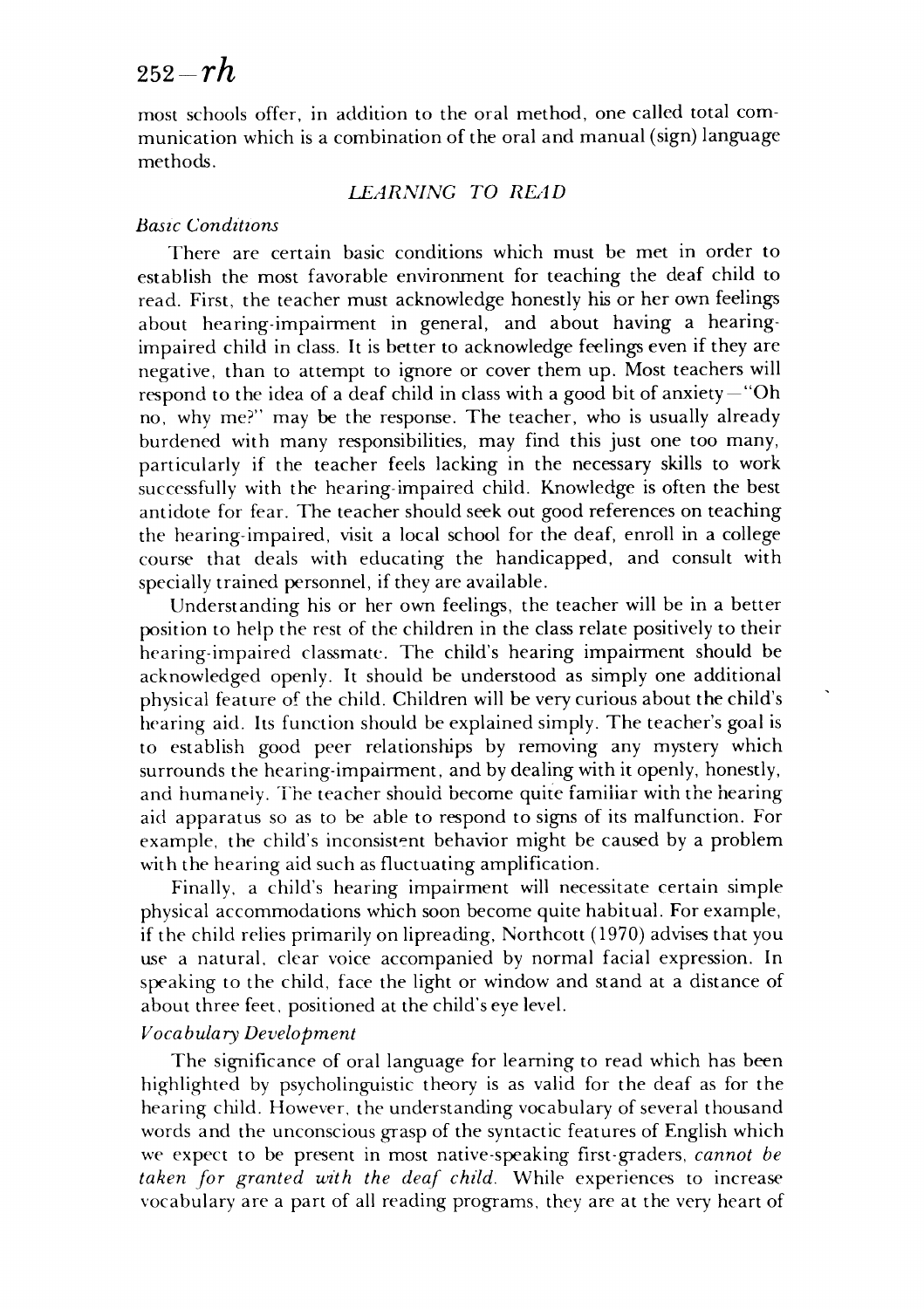reading programs for the deaf. As Streng (1964) observes, language is the reading programs for the deaf. As Streng (1964) observes, language is the primary concern in teaching deaf children to read. primary concern in teaching deaf children to read.

The development of vocabulary should be a central and continuing The development of vocabulary should be a central and continuing activity in each day's plan. Fitzgerald (1957) indicates that systematic and activity in each day's plan. Fitzgerald (1957) indicates that systematic and consistent training in vocabulary is necessary in each subject and in relation consistent training in vocabulary is necessary in each subject and in relation to every activity. The development of vocabulary is begun quite informally to every activity. The development of vocabulary is begun quite informally when the child first enters school and centers on the child's own personal being - his or her interests, needs, and activities. The Clarke School (1972) advises that formal vocabulary development begin when the child can use advises that formal vocabulary development begin when the child can use some spontaneous language. At this point, daily experiences which are some spontaneous language. At this point, daily experiences which are repeated routinely are the ones to which vocabulary is related: recess, repeated routinely are the ones to which vocabulary is related: recess, snacktime, lunch, library, etc. As the child's interests widen, so does the snacktime, lunch, library, etc. As the child's interests widen, so does the range of vocabulary development: television programs, vacations, trips, range of vocabulary development: television programs, vacations, trips, neighborhood, etc. Words are never presented or used in isolation. They neighborhood, etc. Words are never presented or used in isolation. They are always used in meaningful contexts. are always used in meaningful contexts.

Vocabulary activities include: labeling, such as parts of the face, kinds Vocabulary activities include: labeling, such as parts of the face, kinds of clothing, children's names; classifying and categorizing objects such as of clothing, children's names; classifying and categorizing objects such as sorting plastic tableware by kind and color; pairing synonyms; linking sorting plastic tableware by kind and color; pairing synonyms; linking appropriate adjectives with a given noun; classifying verbs accoiding to appropriate adjectives with a given noun; classifying verbs according to action such as movement verbs, sound verbs, feeling verbs; and experiences action such as movement verbs, sound verbs, feeling verbs; and experiences with words of multiple meanings. For example, to help the child un with words of multiple meanings. For example, to help the child understand the different meanings of the word**make** there should be planned derstand the different meanings of the word *make* there should be planned experiences of *making* foods, *making* presents, and *making* constructions out of various artistic media. Subsequently, as the speaking vocabulary begins to form the core of the reading vocabulary, charts are made to begins to form the core of the reading vocabulary, charts are made to display, illustrate, classify, and categorize new words. In addition, the deaf display, illustrate, classify, and categorize new words. In addition, the deaf child's vocabulary development will be facilitated by the presence of child's vocabulary development will be facilitated by the presence of hearing peers whose spontaneous language models enrich the verbal milieu.

The significance of the parents' role in the child's language development should not be underestimated. The teacher will want to develop a should not be underestimated. The teacher will want to develop a cooperative relationship with the parents so that home and school can work cooperative relationship with the parents so that home and school work together to build the child's language function. The Clarke School for the together to build the child's language function. The Clarke School for the Deaf (1972) offers these suggestions to parents: talking with the child in Deaf (1972) offers these suggestions to parents: talking with the child in complete sentences; making a conscious effort at adding new words and complete sentences; making a conscious effort at adding new words and phrases; having a positive attitude toward the hearing aid, being certain phrases; having a positive attitude toward the hearing aid, being certain that the child wears it all the time, and checking regularly to see if it is in that the child wears it all the time, and checking regularly to see if it is in working order; being a good listener, allowing the child to express him-or-working order; being a good listener, allowing the child to express him-orherself; telling and reading stories aloud; providing meaningful and en herself; telling and reading stories aloud; providing meaningful and enjoyable experiences such as cooking and taking trips; providing a positive joyable experiences such as cooking and taking trips; providing a positive atmosphere toward reading in the home–letting the child see reading being done regularly and routinely by all family members; and visiting the being done regularly and routinely by all family members; and visiting the public library regularly.

#### $Word\, Recognition$

The first printed words presented to the child should be highly familiar ones which have distinct physical or configuration features. The child ones which have distinct physical or configuration features. The child should be taught an awareness and recognition of his or her name first as it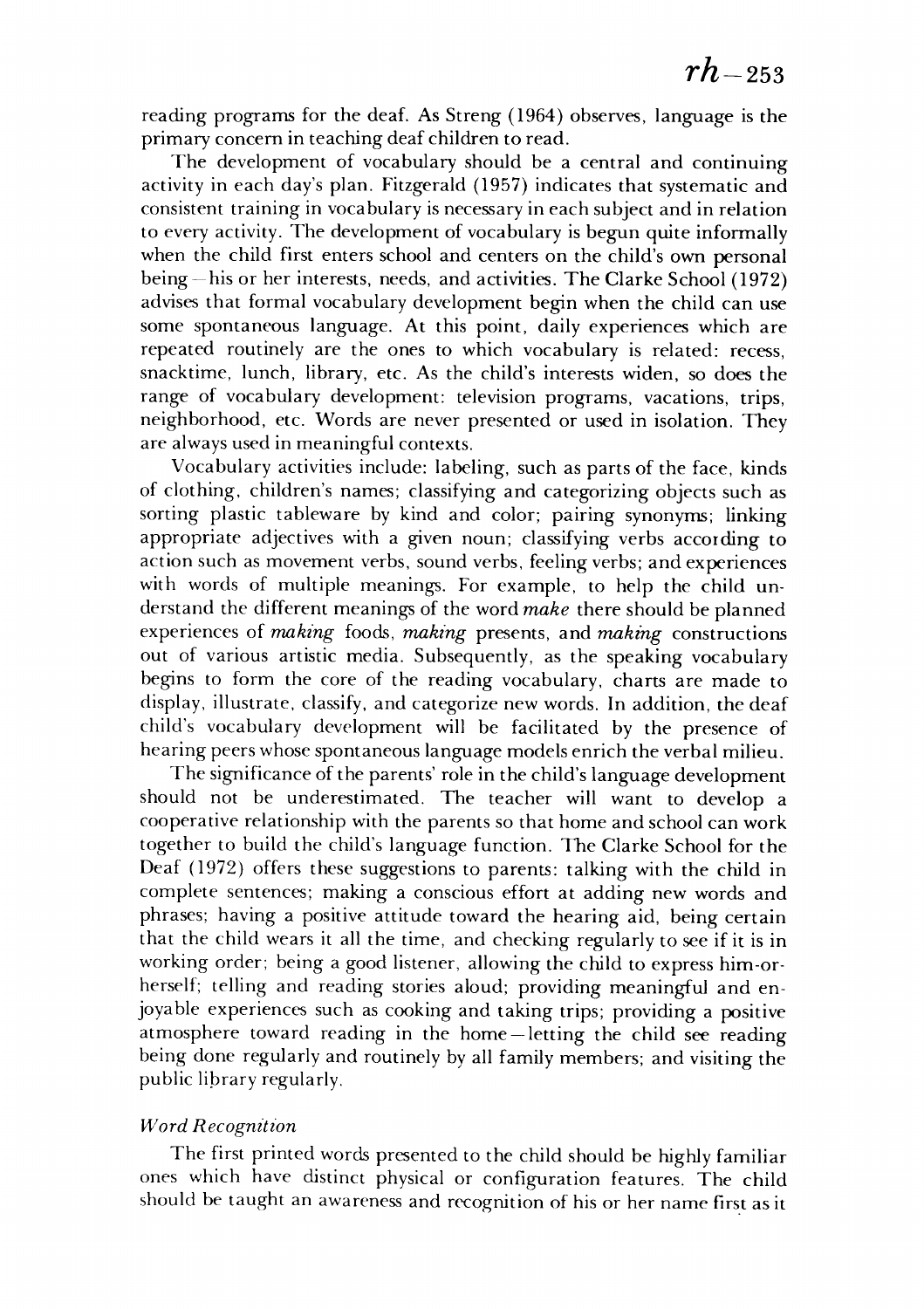## <sup>254</sup>**-rh** *254-rh*

appears on personal possessions such as a lunchbox or cubby hole, and later as it appears in a sentence that is meaningful to the child. When a child has mastered its own name, awareness and recognition of classmates' names mastered its own name, awareness and recognition of classmates' names should be taught. Then the child is introduced to names of others such as should be taught. Then the child is introduced to names of others such as pets and family members. From this point the child is introduced to con pets and family members. From this point the child is introduced to connected language in meaningful contexts. On completion of an activity the nected language in meaningtul contexts. On completion of an activity the teacher discusses it and writes a simple descriptive sentence. The child then tcacher discusses it and writes a simple descriptive sentence. The child then illustrates the sentence. Familiar words are noted and identified in different illustrates the sentence. Familiar words are noted and identified in different settings such as books and filmstrips. Activities to give practice in noticing settings such as books and filmstrips. Activities to give practice in noticing similarities and differences in visualpatterns are begun: matching identical similarities and differences in visual patterns are begun: matching identical pictures; matching identical letter forms; selecting a word which differs pictures; matching identical letter forms; selecting a word which differs from the others; matching words; associating printed words with pictures; from the others; matching words; associating printed words with pictures; associating printed sentences with illustrations. Words that are mastered associating printed sentences with illustrations. Words that are mastered should be printed on one inch cards which the child keeps and reviews. should be printed on one inch cards which the child keeps and reviews. These word cards are also used by the child to construct sentences. The These word cards are also used by the child to construct sentences. The manipulation of words as sentence segments into proper positions helps to manipulation of words as sentence segments into positions helps to give the child a visual representation of language structure. As the child give the child a visual representation of language structure. As the child gains proficiency in perceiving specific characteristics of printed material, the teacher introduces additional word recognition techniques such as the teacher introduces additional word recognition techniques such as phonics, structural analysis, and phonetic respelling. phonics, structural analysis, and phonetic respelling.

#### **Comprehension** *Comprehensz'on*

Practice in comprehension of spoken language will naturally precede Practice in comprehension of spoken language will naturally precede activities designed to improve reading comprehension. For example, the activities designed to improve reading comprehension. For example, the teacher makes an oral command, statement, or question to which the child responds. Later the child's response will be to a written command, responds. Later the child's response will be to a written command, statement or question. The child will work with picture stories, first single statement or question. The child will work with picture stories, first single and subsequently two-or-three sentence stories. The child selects which and subsequently two-or-three sentence stories. The child selects which picture is illustrative of the story. Or, the child physically enacts or picture is illustrative of the story. Or, the child physically enacts or dramatizes the meaning of first a single sentence story, and later two-to-dramatizes the meaning of first a single sentence story, and later two-tothree sentence stories. To build sentence memory the child responds to three sentence stories. To build sentence memory the child responds to simple commands written and shown on flash cards. To give practice in simple commands written and shown on flash cards. To give practice in recalling story sequence, the child rearranges a series of simple illustrations recalling story sequence, the child rearranges a series of simple illustrations to conform to the correct sequence of events.Or, an experience chart can be to conform to the correct sequence of events. Or, an experience chart can be composed on sentence strips which are scrambled. The child then composed on sentence strips which are scrambled. The child then rearranges them in the order that the events actually occurred in the ex rearranges them in the order that the events actually occurred in the experience. perIence.

After the child has acquired some skill in literal comprehension of After the child has acquired some skill in literal comprehension of written material, practice at the interpretation level isbegun. For example, written material, practice at the interpretation level is begun. For example, in order to teach the child to recognize a passage's main idea a sequence of in order to teach the child to recognize a passage's main idea a sequence of activities such as the following may be used: the teacher asks specific activities such as the following may be used: the teacher asks specific questions which the child answers and from this the teacher formulates the questions which the child answers and from this the teacher formulates the main idea; then the teacher asks specific questions which the child answers, main idea; then the teacher asks specific questions which the child answers, but in this activity the child formulates the main idea; then the child both asks the questions and formulates the main idea; finally, the child formulates the main idea immediately after reading the story. Variations on mulates the main idea immediately after reading the story. Variations on this sequence involve having the child read a paragraph and then select or this sequence involve having the child read a paragraph and then select or write a title for it. Or, give the child a title and have the child compose a write a title for it. Or, give the child a title and have the child compose a storv for it. story for it.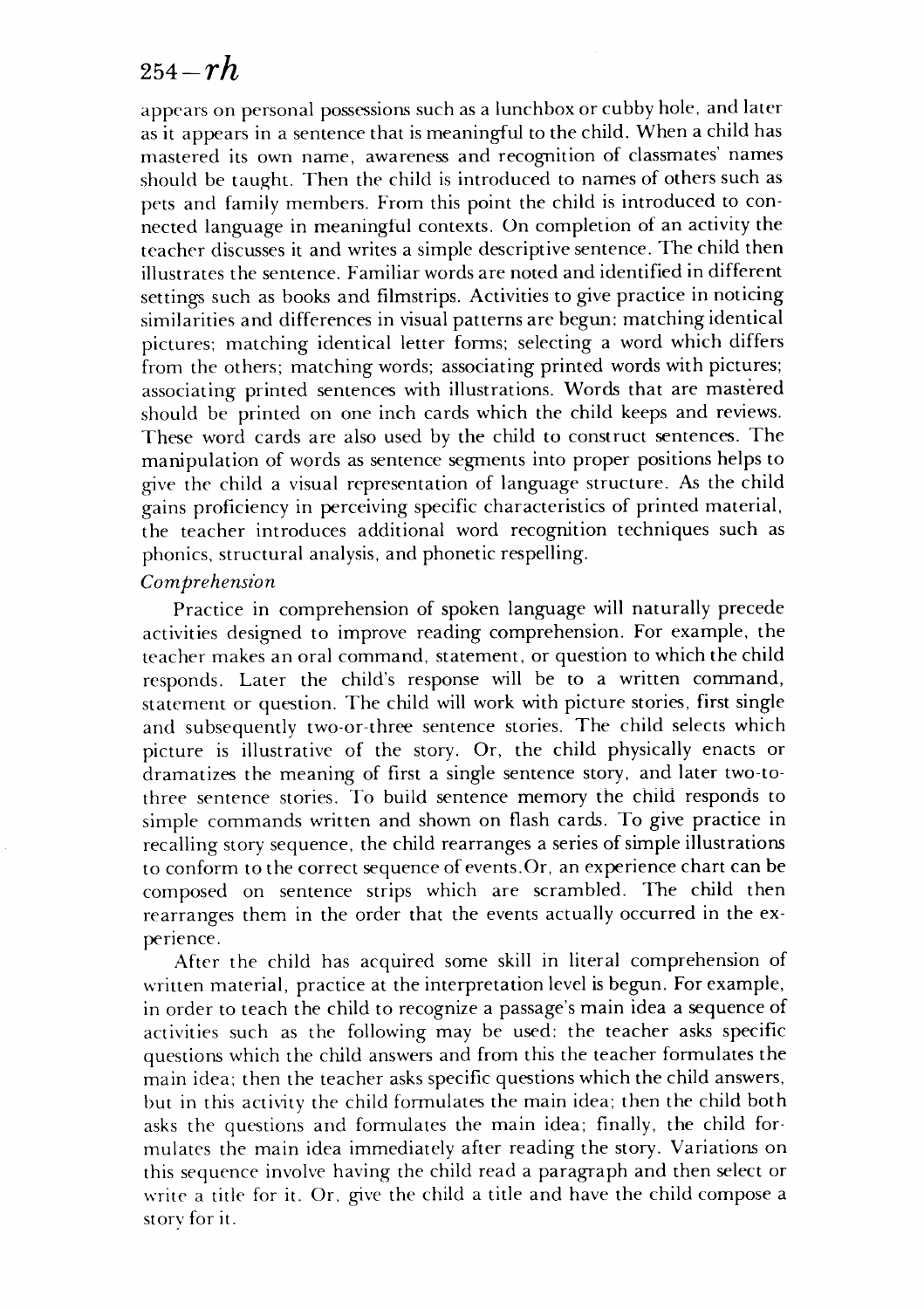### $rh_{-255}$

Problems in comprehension usually arise for the deaf child with the use Problems in comprehension usually arise for the deaf child with the use of more complex reading material which is marked by idiomatic and figurative language, and sophisticated syntax. As noted earlier, it is figurative language, and sophisticated syntax. As noted earlier, it is precisely in these domains where the deaf child's language is deficient. precisely in these domains where the deaf child's language is deficient. Some believe as Streng (1964) does, that masteryof reading material at the Some believe as Streng (1964) does, that mastery of reading material at the intermediate level and above by the deaf child requires a planned, intermediate level and above by the deaf child requires a planned, systematic program of instruction in the basic structures of English. In any systematic program of instruction in the basic structures of English. **In** any case, the teacher must preview selected reading material very carefully for potential causes of difficulty such as colloquial, metaphoric, and figurative potential causes of difficulty such as colloquial, metaphoric, and figurative language and then provide the child with direct instruction on these points. The teacher will stress the importance of the verb as the word that directs the action of the sentence. The child will be taught to find the verb in the action of the sentence. The child will be taught to find the verb in complex sentences or those with unusual word order. The teacher will instruct the child to locate the subject and verb and then think the meaning of the sentence through. It is essential to relate the more complex meanings encountered in intermediate level and above reading material to actual encountered in intermediate level and above reading material to actual experiences the child can understand. If the child, for example, has difficulty understanding the conditional, the teacher might say, "Remember ficulty understanding the conditional, the teacher might say, "Remember Jimmy, we said that **if** it doesn't rain, **then** the class can go outside after Jimmy, we said that if it doesn't rain, *then* the class can go outside after lunch." Then this is related back to the written sentence in question.

#### **Reading Materials** *Reading Materials*

Quill (1959) cites the following as prerequisites to introducing the deaf Quill (1959) cites the following as prerequisites to introducing the deaf child to reading from books: an understanding vocabulary of at least 500 child to reading from books: an understanding vocabulary of at least 500 words; a grasp of connected language with some skill in usingit; sentence words; a grasp of connected language with some skill in using it; sentence memory; skill in the mechanics of reading such as left-to-right eye memory; skill in the mechanics of reading such as left-to-right eye progression; and a desire to read. Actually, the teacher will create much of the child's beginning reading material primarily in the form of experience charts and individual booklets. These begin with a single line which is charts and individual booklets. These begin with a single line which is accompanied by an illustration. Gradually, these charts grow to two and accompanied by an illustration. Gradually, these charts grow to two and more simple sentences which are also illustrated. Most of the early charts more simple sentences which are also illustrated. Most of the early charts will illustrate a single verb, such as will illustrate a single verb, such as

**We see** stores. We *see* stores.

**We see** houses. We *see* houses.

Then charts will incorporate sentences with two or more different verbs: Then charts will incorporate sentences with two more different verbs:

We went to the zoo. We went to the zoo.

We saw animals. We saw animals.

Later, the charts will begin to incorporate a beginning notion of the Later, the charts will begin to incorporate a beginning notion of the paragraph. Even though sentences are still written on separate lines, they paragraph. Even though sentences are still written on separate lines, they now begin to show a clearer relation to each other. For example,

Mary has a new dress. Mary has a new dress.

It is pink and white. It is pink and white.

Her new dress is pretty.

Thus, in a rather carefully programmed manner, the deaf child is gradually introduced to language of increasing semantic and syntactic complexity.  $\,$ 

Because of the deaf child's limited grasp of the semantic and syntactic features of English, reading from books often presents numerous difficulties. The so-called Sanders Reader was prepared by Alexander Graham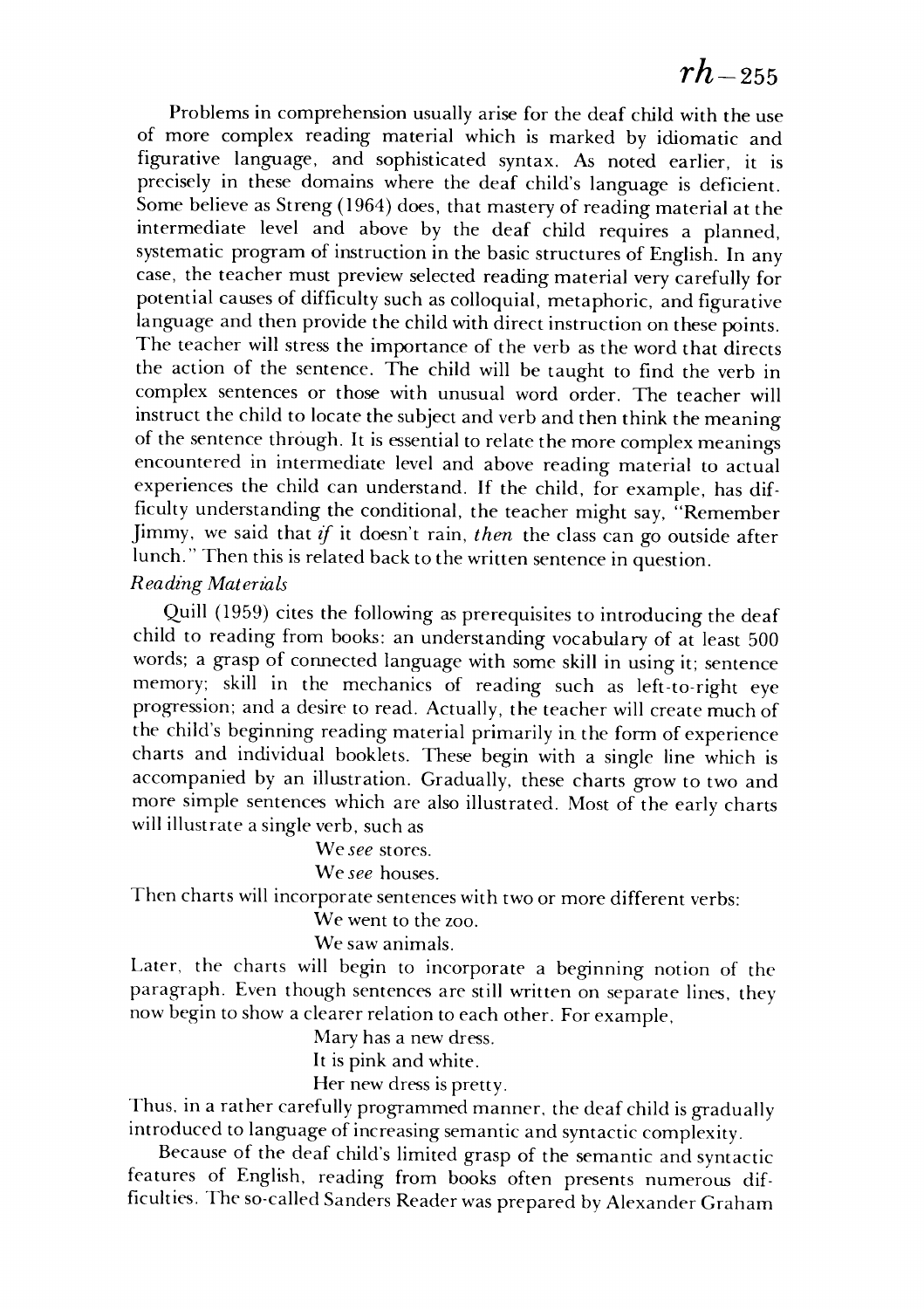## <sup>256</sup>**-rh** *256-rh*

Bell in 1873 for use by a six-year-old deaf child because other suitable printed material was not available. There is still a good deal of printed material was not available. There is still a good deal of dissatisfaction with current reading material primarily because of its un dissatisfaction with curr{'nt reading material primarily because of its uncontrolled presentation of syntactic structures. For example, Hargis. *et al.* (1973) tested the hypothesis that the direct discourse format, which is frequently found in beginning basal reading series, contributes to the reading difficulty experienced by hearing-impaired children at the firstgrade reading level. To test the hypothesis they selected randomly stories of about 500 words long-conversational and nonconversational —from a about 500 words long-conversational and nonconversational-from a popular reading series. Students from the Tennessee School for the Deaf who were reading at first-grade level were selected randomly and then randomly assigned to the conversational and non-conversational stories. randomly assigned to the conversational and non-conversational stories. Results revealed a statistically significant difference in achievement favoring the group using the nonconversational stories. Hargis (1970) believes the solution may lie in the use of specially prepared readers which control syntactical structures, and idiomatic and figurative elements as well as vocabulary. N. and J. Peters (1973) have compiled an annotated listing of materials in reading and other curriculum areas which were selected for of mat{'rials in r{'ading and other curriculum areas which were selected for their relative ease. The teacher may also find an earlier compilation of Spache (1960) to be helpful in locating suitable printed material.

The natural language competence which we rightfully ascribe to most native-speaking children cannot be assumed present in the hearingimpaired child. Instead, the hearing-impaired child usually arrives at impaired child. Instead, the hearing-impaired child usually arrives at school with a serious language deficit. A slow, deliberate and carefully designed instructional program can help to reduce this language deficiency. A reading plan for the deaf is distinguished from a regular teaching program not by qualitative differences, but by quantitative ones. It is characterized by small, systematic and carefully planned increments in characterized by small. systematic and carefully planned increments in instruction, much review and reinforcement, and the use of materials which control the semantic and syntactic features of the language. But, like any good reading program, it is based on the child's oral language, it uses the child's interests as a source of material, it teaches skills functionally and in context, and it sees comprehension of meaning as the primary function of reading. The hearing-impaired child can learn to read along side the rest of the class.

#### REFERENCES REFERENCES

- Clarke School for the Deaf. *Reading.* Northampton, Mass.: The School, 1972. 1972.
- Dale. D.M.C. *Language Development in Deaf and Partially Hearing* **Children.** Springfield: Thomas, 1974. *Chzldren.* Springfield: Thomas. 1974.
- Gates, A. I., and E. H. Chase, "Methods and Theories of Learning to Spell Tested by Studies of Deaf Children." The Journal of Educational **Psychology,** 17(1926), 289-300. *Psychology.* 17 (1926). 289-300.
- Fitzgerald, M. H. "Reading: The Key to Progress for Deaf Children." **American Annals ofthe Deaf,** 102 (1957), 404-415. *Amerz'can Annals o(the Deaf.* 102 (1957). 404-415.